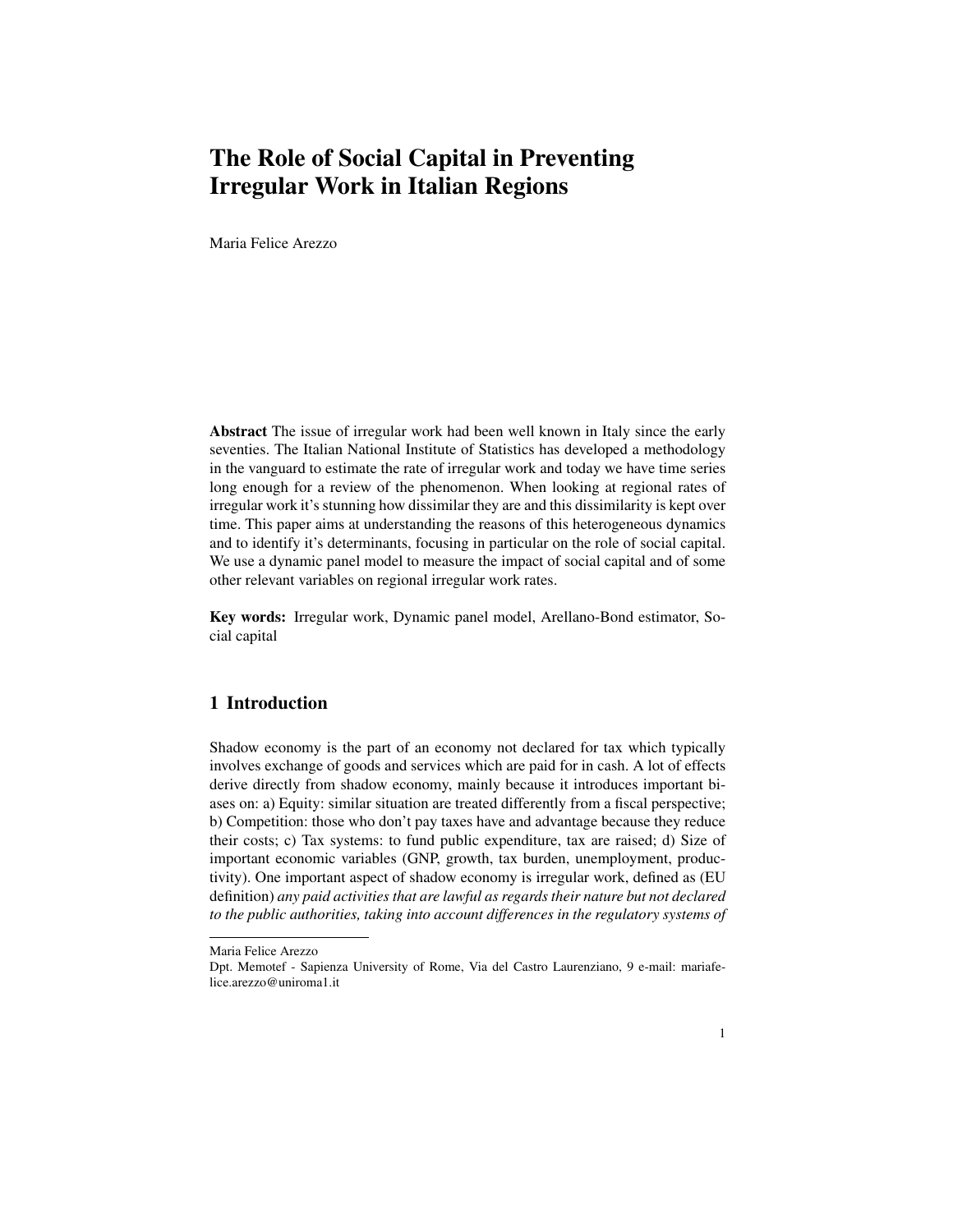*Member States*. This definition excludes criminal activities and work which does not have to be declared. Four main groups of undeclared workers can be identified: a) persons with more than one job; b) persons who are inactive (students, housewives, early retired people); c) unemployed; d) illegal immigrants. The Italian National Institute of Statistics (ISTAT in the following) have developed a method to estimate the rate of irregular work (IWR in the following) which is widely recognized to be in the vanguard. IWR is the ratio between the irregular and the total labor units. Regional IWR time series are available from 1995 to 2008. We followed economic literature (see [3] for more details and references) to select the independent variables. One of them is social capital<sup>1</sup>, which could be the key point to explain IW because it measures how economic agents interact. In section 2 we will present the data focusing especially on the construction of social capital index. In section 3 the model used and the results obtained are presented.

### 2 Data

The data used span from 1998 to 2008 ( $T = 11$ ) and are measured on the 20 Italian regions  $(N = 20)$ . The dependent variable is (a transformation of) IWR and the covariates are: unemployment rate (UnR), social capital index (SCI), capability to export (Exp), school drop-out rate (Drop), schooling (school), capability to innovate (Innov), bank credit intensity (Cred). From the inspection of line plots (not reported here for lack of space) two things are evident: first IWR are different from region to region and second it tend to remain stable over time.

All variables but the social capital index, are estimated by ISTAT and are readily available among the territorial indexes of development. The social capital index were measured using the approach defined in [1] which consists on focusing on the underlying concepts of social capital and to develop measures that are embedded in them. The main advantage of this method is that, since it focuses on all components of social capital, it gives an appropriate measure of it rather than emphasizing only one aspect. The proxy selected (table 1) are indicators of the level of: a) social behavior; b) social relationship; c) social engagement; d) civic responsibility; e) territorial characteristics.

As a first step of the social capital index derivation, each region were assigned a score from 0 to 1 through normalization. Region with the best value (highest or lowest, depending on the proxy) were scored 1. Afterward, within each of the five categories, a synthetic indicator was found by averaging the variables belonging to that category. The arithmetic mean was chosen to reflect the interchangeability among the variables. Finally the five category indexes have been pulled together through a geometric mean as it implies a lower interchangeability of categories. As a result of this process there is the overall social capital index.

<sup>&</sup>lt;sup>1</sup> according to the World Bank, social capital includes the institutions, the relationships, the attitudes and values that govern interactions among people and contribute to economic and social development.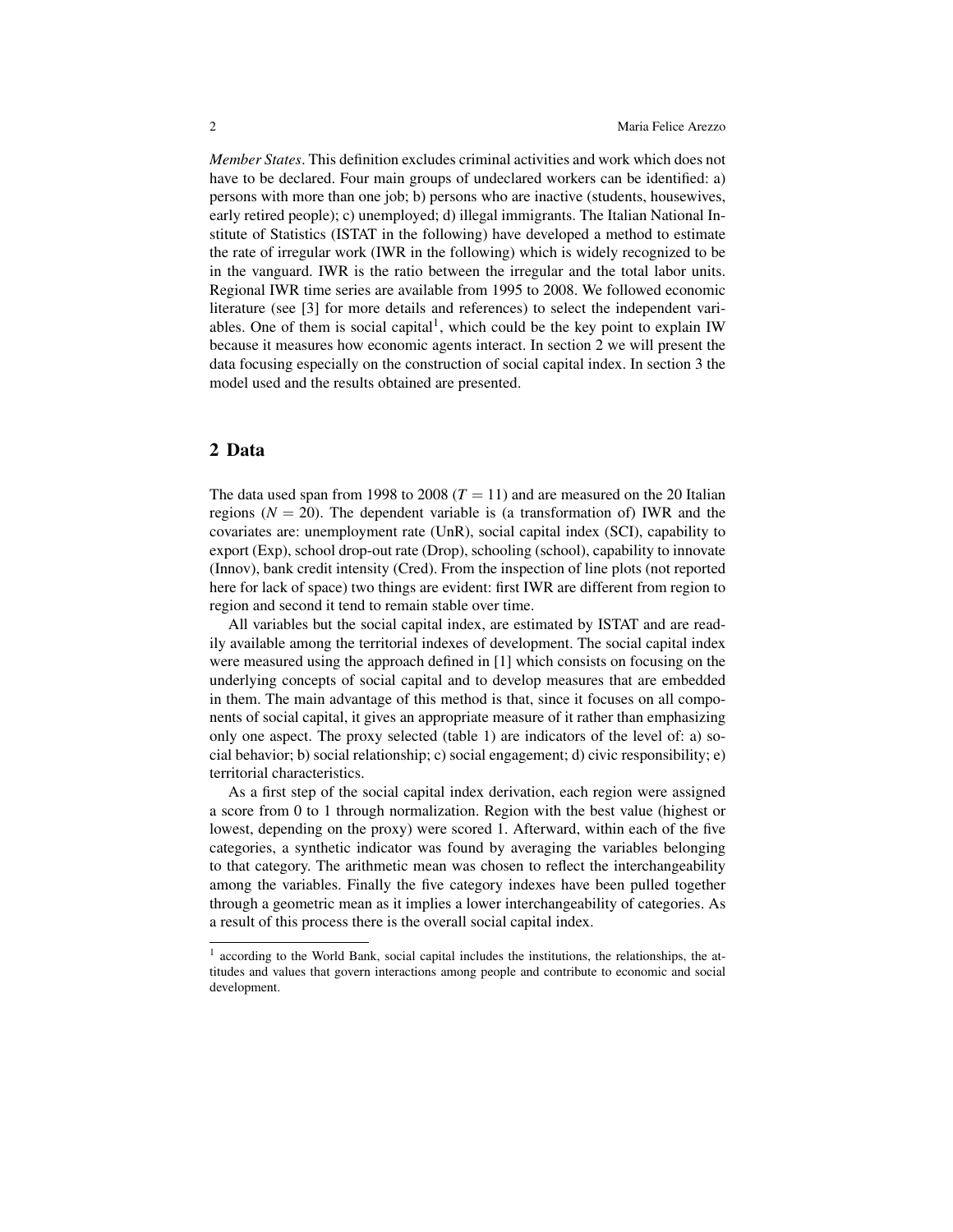Table 1 Aspects of social capital and proxy variables selected

#### Social behavior

Violent crime (number of crimes per 10,000 inhabitants)*<sup>a</sup>* Criminality risk perception (rate of families perceiving criminality risk strongly or very strongly)*<sup>a</sup>* Common crime (as a % of all crimes)*<sup>a</sup>* Number of protests per 10,000 inhabitants*<sup>a</sup>* Number of fraud per 10,000 inhabitants*<sup>a</sup>* Criminal association (number of crimes per 100,000 inhabitants)*<sup>a</sup>* Mafia association (number of crimes per 100,000 inhabitants)*<sup>a</sup>*

### Social engagement

Percentage of voluntary workers (at least 14 years old) in non-profit institutions*<sup>a</sup>*

#### Social relationships

Number of tickets sold for music and theater representations per 100 inhabitants*<sup>a</sup>* Number of suicides per 100,000 inhabitants*<sup>a</sup>*

#### Civic responsibility

Number of television subscriptions per 100 families*<sup>a</sup>* Percentage of voters at referendum*<sup>b</sup>*

### Territorial characteristics

Percentage of resident population that moved out the region*<sup>a</sup>* Percentage of resident population that moved in the region*<sup>a</sup>* Resident population in the regional capital/resident population outside the regional capital*<sup>a</sup>*

Data sources:  $^a$  Istat;  $^b$  Home Office;

### 3 Model and results

Behavior of IWR (persistency and differences from region to region) suggests the use of a fixed effect dynamic panel model, where the dynamic part is on the dependent variable. The model to be estimated is:

$$
\ln \frac{IWR_{it}}{100 - IRW_{it}} = IWR'_{it} = \sum_{h} \phi_h IWR'_{i(t-h)} + \sum_{k} \beta_k X_{i(t-k+1)} + \mu_i + \varepsilon_{it}
$$
 (1)

Several problems may arise from model estimation: 1) some regressors *X* might be endogenous (unemployment rate) because causality is very likely to run in both directions; 2) fixed effect may be correlated with explanatory variables; 3) lagged dependent variables give raise to residuals autocorrelation. To cope with all these problems and to take into account the fact that  $T = 11$  we used the Arellano-Bond estimator ([2, 3]). Results are given in table 2.

Results clearly show that: a) irregularity in work is a persistent phenomenon as emerge from the fact that lags of order 1 and 2 are both significant and the *IW Rt*−<sup>1</sup>